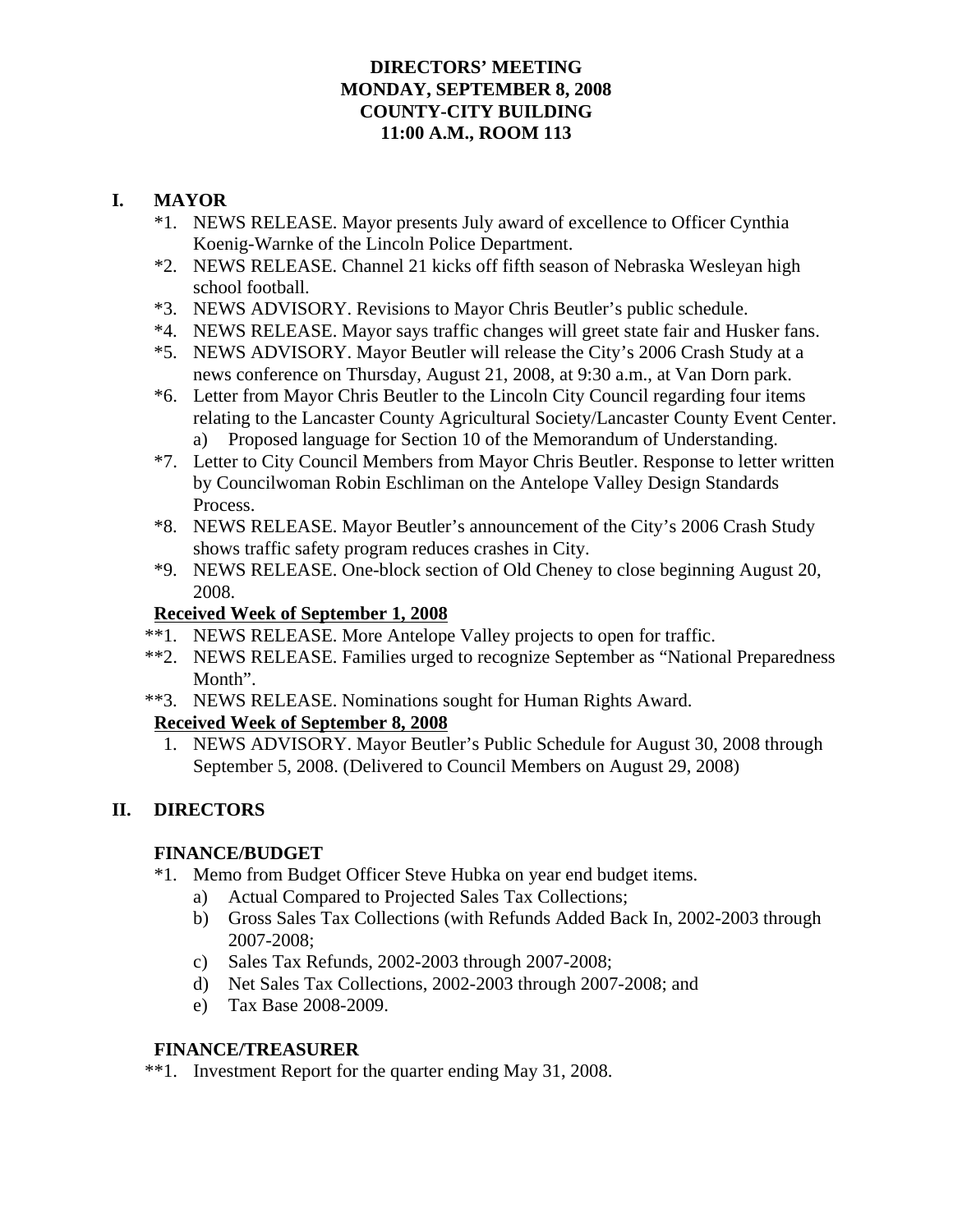#### **HEALTH DEPARTMENT/ANIMAL CONTROL**

\*1. Response letter from Jim Weverka, Animal Control Chief, to Marcy Groves on dog waste issue and actions taken.

## **Received Week of September 1, 2008**

- \*\*1. Correspondence between James Weverka and Ms. Groves on dog waste and actions.
	- a) Letter from Marcy Groves sent to landlord, TLWLLC, on their tenants behavior while walking their dogs.

## **PLANNING DEPARTMENT**

\*\*1. Action by Planning Commission, August 27, 2008.

## **Received Week of September 8, 2008**

- 1. Residential Land Inventory as of July 1, 2008.
- 2. 2008 Annexation Study.

# **PLANNING COMMISSION FINAL ACTION**

\*\*1. Special Permit No. 08037. Expansion of nonstandard building, 415 North 16<sup>th</sup> Street. Resolution No. PC-01139.

# **PUBLIC WORKS AND UTILITIES**

- \*1. Letter to Councilman Doug Emery on the proposed Chateau Stormwater Detention Project - Deadmans Run Master Plan.
- \*2. ADVISORY. Alley Paving #700351, Havelock-Platte Avenue; 64<sup>th</sup>-65th Street. Alley Paving #700352, Havelock Avenue-Ballard Street; 63rd-64th Street.

# **Received Week of September 8, 2008**

 1. ADVISORY. Paving Project #701824, Storm Water Project #702200, Wastewater Project #700451, Water Main Project #701707. North 50<sup>th</sup> Street; O - R Streets; North 52<sup>nd</sup> Street at O Street.

# **PUBLIC WORKS AND UTILITIES/STARTRAN**

# **Received Week of September 8, 2008**

- 1. StarTran Advisory Board actions following the August 28, 2008 public hearing on StarTran routes/schedules.
- 2. StarTran Advisory Board, Susan Epps, Chair, memo on proposed StarTran fare revisions.

# **URBAN DEVELOPMENT/HOUSING REHAB & REAL ESTATE DIVISION**

\*\*1. Street and alley vacation, No. 08005. East/West alley between R & S Streets from  $8<sup>th</sup>$ to 9<sup>th</sup> Streets.

# **III. CITY CLERK**

\*1. Petition to keep Easterday Recreation Center open.

# **IV. COUNCIL REQUESTS/CORRESPONDENCE**

# **JON CAMP**

- \*1. Email from H. Arnold Wassenberg. Being able to meet StarTran riders.
- \*2. Email from Karl Kollmorgen. Priority to reduce the City retirement package.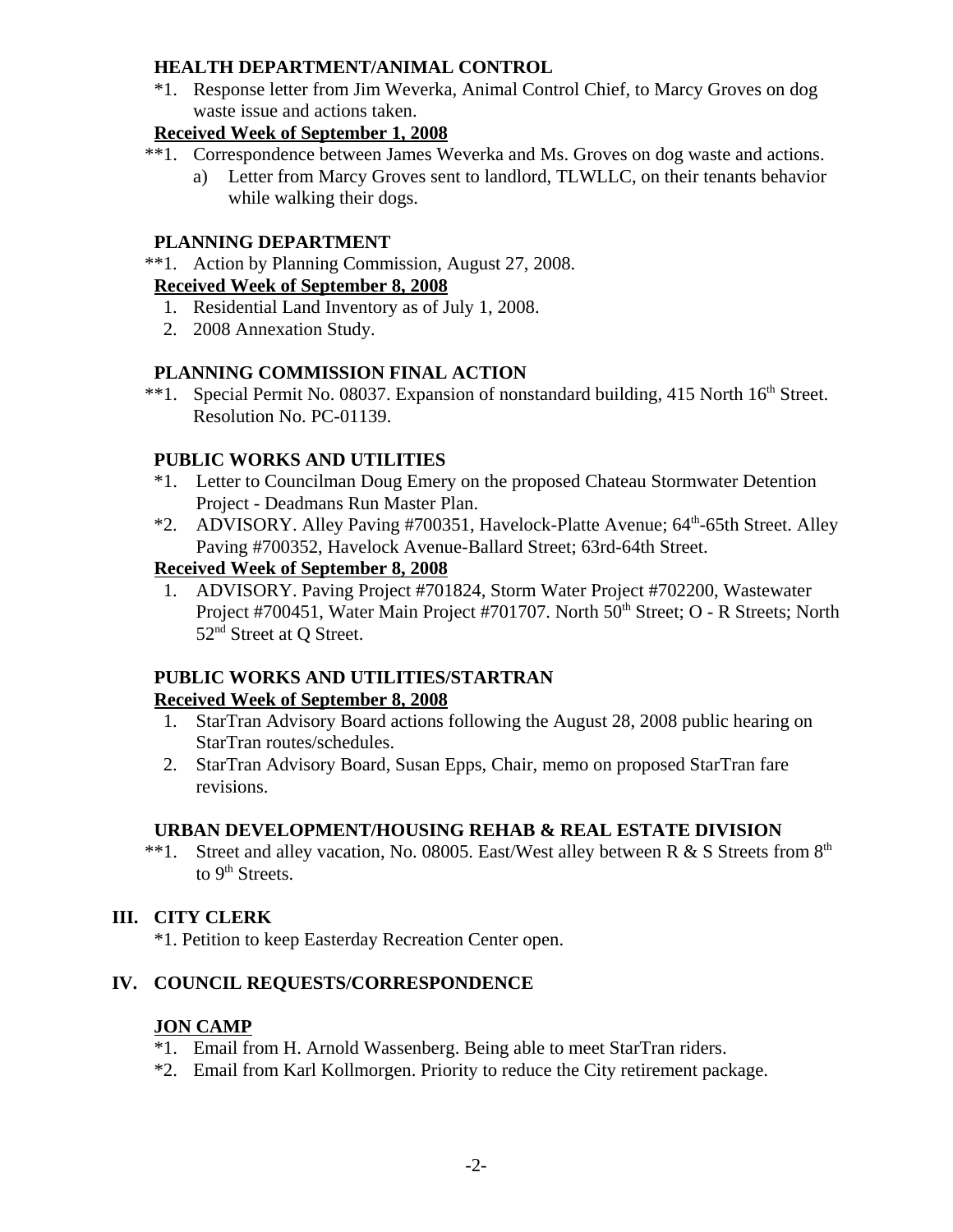- \*3. Email from Mark A. Hoistad, Associate Dean, College of Architecture Director with comments and suggestions on the proposed design guidelines.
- \*4. Email from H. Arnold Wassenberg. Best housing incentive would be to repeal the impact fees on new housing.
- \*5. Email from James Peck. Object to stimulus program which benefits only a small proportion of Lincoln citizens.
- \*6. Email from Milo D. Cress. Vote against any further taxpayer support of home builders.
- \*7. Email from Mike James. Vote no on the housing stimulus package.
- \*8. Email from Heath Clay. Property tax payers paying too much and need relief now rather than raising taxes again.

### **ROBIN ESCHLIMAN**

\*1. Letter from Robin Eschliman to the Planning and Urban Development Departments on treatment to constituents during design standards process.

### **Received Week of September 8, 2008**

 1. Letter from Don Taute, Personnel Director, responding to Pat Novak and Jan Erdley on drug and alcohol testing for City employees.

## **V. MISCELLANEOUS**

- \*1. Email from Gregory Nielsen, Lincoln North Creek, LLC on City tree replacement along Fletcher Avenue.
- \*2. Email from Sue Semke. LES needs to tighten their belts so increase would be more reasonable.
- \*3. Email from Becky Ferguson. Please do not consider passing the homebuilder subsidy.
- \*4. Email from Kim Sturzenegger. Enthusiastically support the concept of downtown design standards.
- \*5. Email from Brian Nehe regarding the home buying incentive. Disagree with idea to use tax dollars to finance the purchase of new homes.
- \*6. Email from Marcy Groves on dog waste issue.
	- a) Letter sent to Animal Control concerning dog waste requesting assistance from Animal Control.

## **Received Week of September 1, 2008**

- \*\*7. Email from Drag Tech Shannon. Thunder Jam is a family show.
- \*\*8. Email from Steven Shipman. Opposed to StarTran's consideration of cancelling the Neighborhood South Bus.
- \*\*9. Email from Coby Mach, LIBA Director. City Council jail questions.
- \*\*10. Letter from Virginia Kirkland. State of disrepair of Lincoln sidewalks. (Council members received on 08/27/08)
- \*\*11. Email from Georgene Millard regarding the horse, Peter Rabbit, residing in Hickman, NE.
	- 11b. Correspondence from Georgene through InterLinc regarding horse, Peter Rabbit.
	- 11c. Email from Georgene Millard including photo of horse, Peter Rabbit, and owner.
- \*\*12. Letter from Wendy Birdsall, Lincoln Chamber of Commerce President, to Mayor Chris Beutler extending thanks to City Administration on 2008-2009 budget and the possible formation of dedicated fund to attract job growth and leverage private investment. (Council Members received letter on 08/28/08)